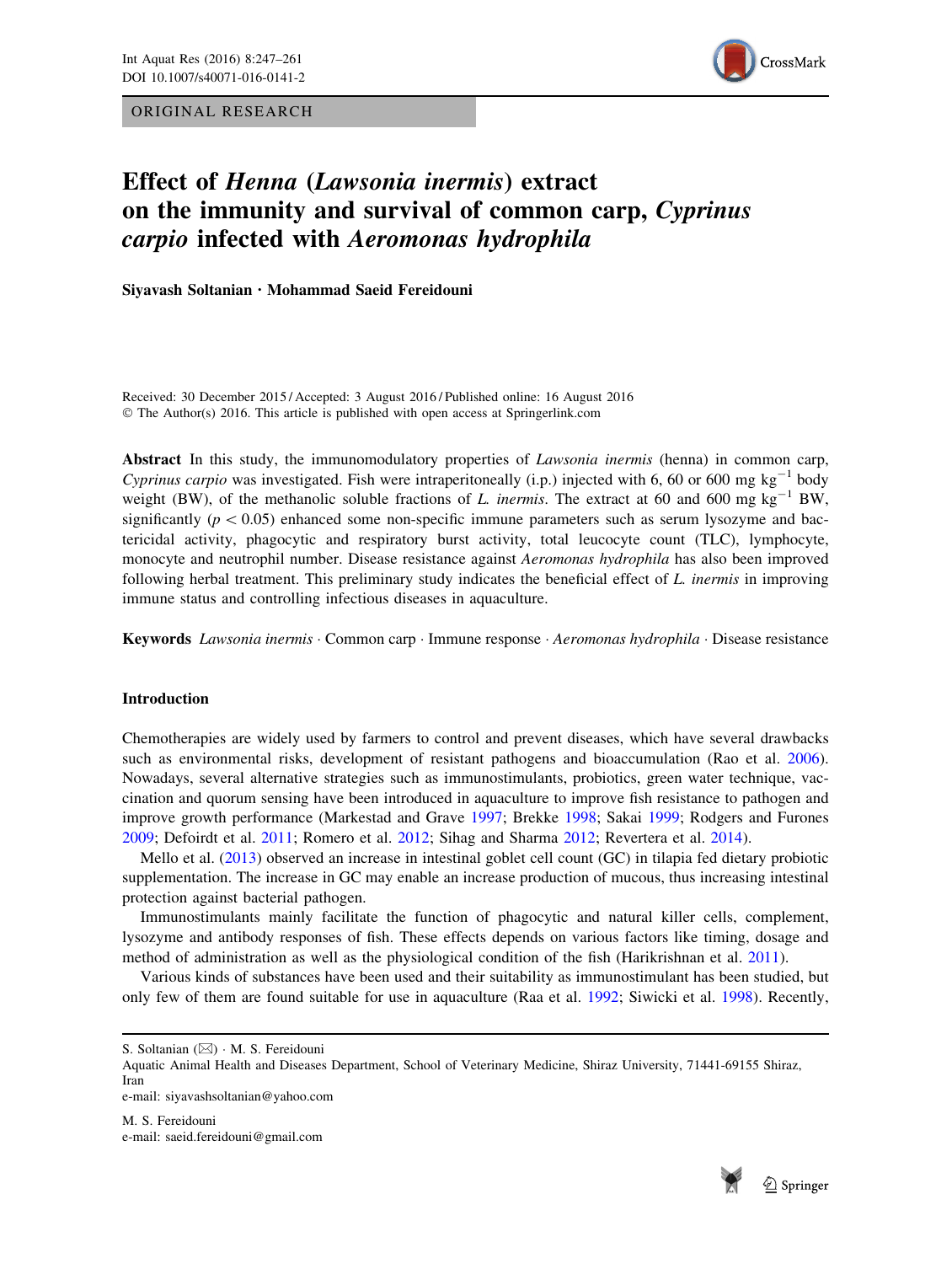growing interest has been paid to herbal based immunostimulants in aquaculture. Herbal products are cheaper source for therapeutics and biocompatible, biodegradable and safe for the environment (Ortuno et al. [2002;](#page-13-0) Bricknell and Dalmo [2005](#page-12-0)).

Lawsonia inermis Linn, popularly known as henna plant, belongs to the family of Lythraceae.

The henna plant is native to North Africa and South-West Asia. It is cultivated in Kerman, Hormozgan, and Baloochestan province of Iran (Rechinger [1968](#page-13-0)). Henna leaves are very popular natural dye to color hand, finger, nails and hair (Joshi [2000\)](#page-12-0). It contains a pigment called Lawson (2-hydroxy-1, 4-naphthoquinone), mannitol, mucilage, flavonoids such as apigenin, luteolin, quercetin, several phenolic glycosides, coumarin, xanthone, quinoids, glycosides, beta-cytostrol, terpenoids, lipid, resin, tannin, catechin and essence. Other compounds derived from henna leaves are 5–7 glycosides derivatives, gallic acid, acastin glycoside, laxanthon 1 and 2, and small amount of alkaloids (El Babili et al. [2013\)](#page-12-0).

The plant extract or its purified compounds exhibit a variety of biological activities such as antimicrobial activity (Malekzadeh [1968;](#page-12-0) Abdel-Malek et al. [1973\)](#page-11-0), anti-sickling activity (Chang and Suzuka [1982](#page-12-0); Clarke et al. [1986\)](#page-12-0), hepatoprotective activity (Anaad et al. [1992\)](#page-11-0), cytotoxic activity (Ali and Grever [1998\)](#page-11-0), antiinflammatory, antipyretic, and analgesic activities (Ali et al. [1995](#page-11-0)). Furthermore, anti-diarrheal, antioxidant and regenerative properties as well as neutralizing the free radicals have been reported (Prakash et al. [2007\)](#page-13-0). Moreover, L. inermis has also been used in ethno-medicine to treat various maladies including arthritis, headaches, ulcers, diarrhea, leprosy, intestinal neo-plasticity, jaundice, fever, leucorrhoea, diabetes, and small pox (Elmanama et al. [2011\)](#page-12-0). In addition, in vitro immunomodulatory properties of henna leaves have also been reported (Dikshit et al. [2000;](#page-12-0) Mikhaeil et al. [2004\)](#page-13-0). More recently, the methanolic extract of L. inermis has been shown to exert an immunomadilatory effect in striped murrels *(Channa striatus)* (Uthayakumar et al. [2014a\)](#page-14-0). Therefore, the aim of this study was to determine the immunomadilatory activity of L. inermis methanolic extract in common carp.

### Materials and methods

#### Experimental fish

Apparently healthy juvenile common carps, with an average initial weight of  $46.25 \pm 8$  g were obtained from a fish farm in Shiraz, Fars province, south west of Iran. Fish were acclimated to laboratory conditions in glass tanks for a period of 2 weeks. The health status was examined microbiologically throughout the acclimatization period. During the experimental period, the water was measured at  $25 \pm 2$  °C, dissolved oxygen 5–5.5 ppm and pH 7–8. Ammonia, nitrite and nitrate were monitored using a commercial testing kit (Fish Farming Test Kit, Model FF-1A; HACH Co., Loveland, CO, USA) and maintained in standard ranges. During the acclimation and sampling periods, fish were fed twice daily a commercial carp pelleted food (Table 1, Beyza Technology Co., Ltd., Iran) at a feeding rate of 3 % body weight.

| Nutrients                   | Value     |
|-----------------------------|-----------|
| Gross energy (Kcal/Kg)      | 3500      |
| Crude protein $(\%)$        | $35 - 37$ |
| Crude lipid $(\%)$          | $9 - 11$  |
| Crude fiber $(\%)$          | $5\%$     |
| Moisture $(\% )$            | <10       |
| Ash $(\%)$                  | <10       |
| TVN $(mg/100 g)$            | $<$ 45    |
| TVN total volatile nitrogen |           |

Table 1 Composition of commercial diet

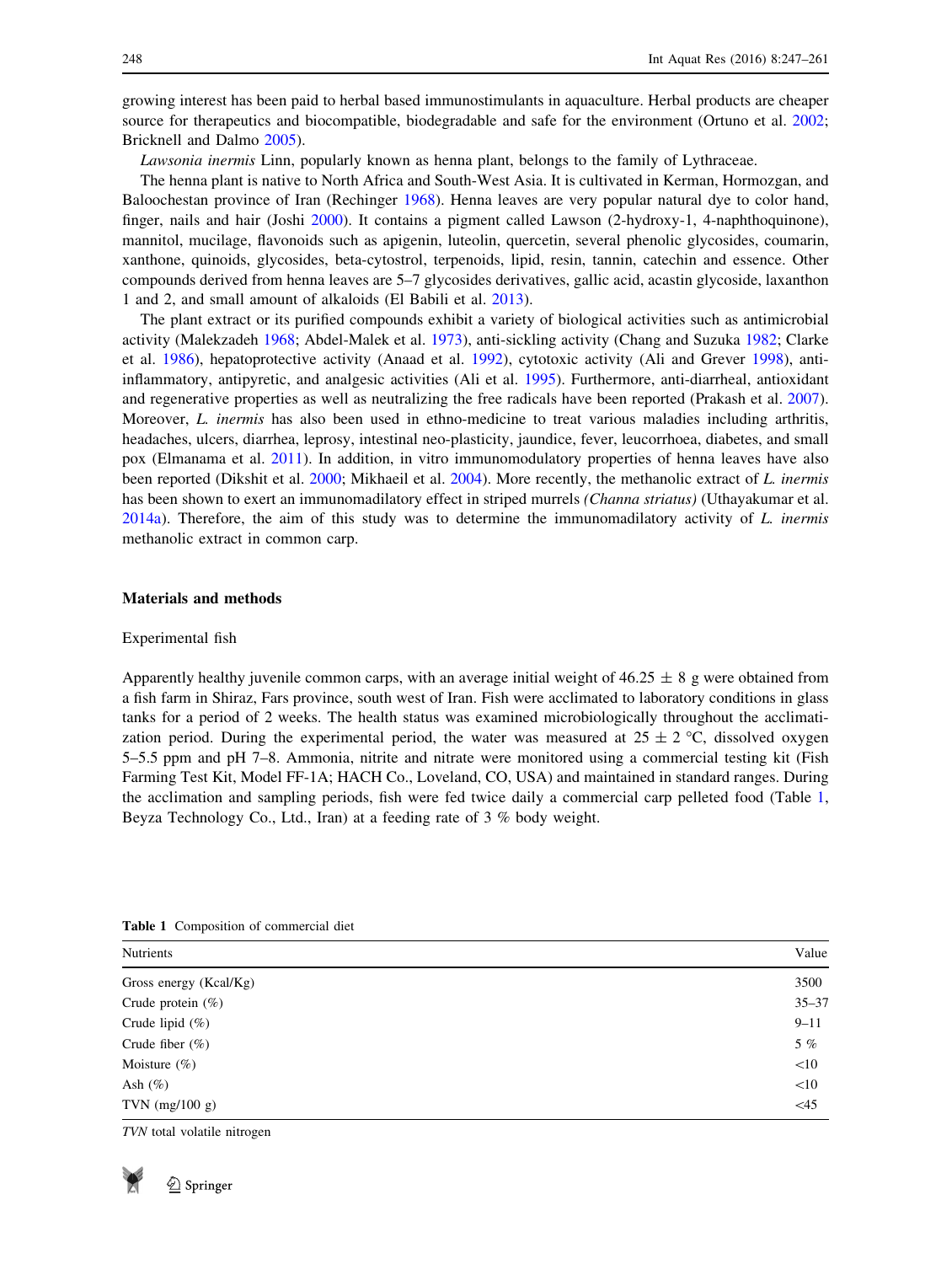#### Herbal extract

Lawsonia inermis medicinal plant was collected from herbal medicine shop and its identity was confirmed using monographs by Mozaffarian ([1996\)](#page-13-0). About 150 g of powdered leaves was taken in a clean, flat bottomed glass container and soaked in 1.5 L of 85 % methanol. The container with its contents was sealed and kept for a period of 7 days accompanying occasional shaking and stirring. The whole mixture then underwent a coarse filtration by a piece of clean, white cotton material. Then, it was filtered through Whatman filter paper (Bibby RE200, Sterilin Ltd., UK). The obtained filtrate (methanol extract) was evaporated using a rotary evaporator. It rendered a gummy concentrate of reddish black color. The gummy concentrate was designated as a crude methanol extract of methanol. The extract was stored in a refrigerator  $(4 °C)$  until used.

## Experimental design

The experimental fish were divided randomly into four groups (ninety-two fish/group in four replicates) for administration of different doses of methanolic extract of L. inermis injected intraperitoneally (200  $\mu$ L) with the following preparations: T1 control (injected with PBS), T2, injected with 6 mg kg<sup>-1</sup> methalonic L. inermis extract, T3, injected with 60 mg  $kg^{-1}$  methalonic *L. inermis* extract, T4, injected with 600 mg  $kg^{-1}$ methalonic L. inermis extract. Before injection, the extract was filter-sterilized using 0.2 µm membrane filters (Whatman, UK).

## Blood and serum collection

The fish were bled 2 days prior to and 2, 4, 6, 8 and 10 days after treatment. Six fish from each group were randomly selected and anesthetized using MS 222 (0.1 ppm). The blood samples were collected from caudal vein using a 2-mL syringe and a 24-gauge needle.

Sampled fish were not returned to the experimental population and were euthanized using an over dose (300 ppm) of MS 222. One part of each blood sample was transferred into preheparinised plastic Eppendorf tubes while the other part was transferred into tubes or Eppendorf tubes without anticoagulant and was allowed to clot for 2 h at room temperature in a slanting position. Before the serum was collected, the tubes were kept at 4 °C overnight and were then centrifuged at  $2500 \times g$  for 15 min. The serum was stored at  $-20$  °C in screwcap glass vials until use.

#### Determination of serum biochemical and hematological parameters

Blood samples were immediately analyzed for the estimation of numbers of erythrocytes (RBC) and leucocytes (WBC), Hemoglobin (Hb) and Hematocrit levels (% red blood cells). RBC and WBC counts were performed as described by Schaperclaus et al. [\(1991](#page-13-0)). Hemoglobin contents (Hb) were determined using cyanmethemoglobin method with Drabkin's solution (Goldenfarb et al. [1971](#page-12-0)). Hematocrit was determined by the microhematocrit method (Fox et al. [1997\)](#page-12-0). The leukocyte differential count was done in peripheral blood smears stained with May–Grunwald/Giemsa stains. Leucogram was assessed for each fish under an oil immersion lens. One hundred white blood cells from each smear were assessed and the percentage of different types of leucocytes was calculated (Schaperclaus et al. [1991](#page-13-0)).

Total serum protein was measured by the Biuret method (Kwapinski [1965](#page-12-0)). Total serum immunoglobulin (Ig) was measured as previously described by (Siwicki and Anderson [1993](#page-13-0)). First, Ig was separated from serum by precipitation with polyethylene glycol and remaining protein in the supernatant was assayed. That amount was subtracted from the total protein to give total Ig.

#### Phagocytic assay

Phagocytic activity was measured following (Siwicki and Anderson [1993\)](#page-13-0) with slight modifications. The heparinized blood was immediately used for the phagocytic assay. Briefly,  $1 \times 10^{7}$  cells of *Staphylococcus* aureus in 0.1 mL of PBS were added to 0.1 mL of blood samples in a microplate. This was then incubated for 30 min at  $25 \text{ °C}$  after thorough mixing in the well.



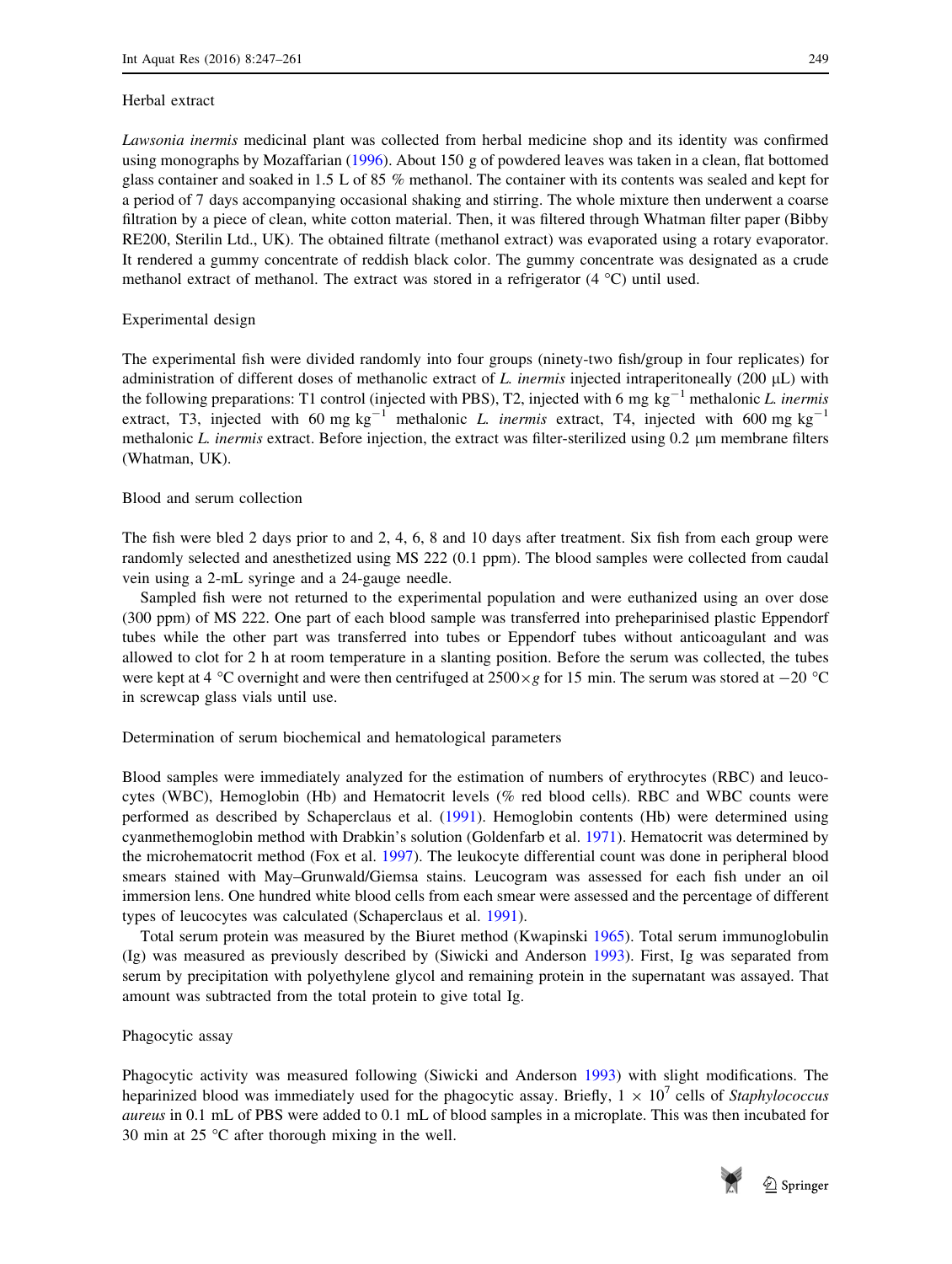After incubation, the plate was mixed gently, and 0.05 mL of this suspension was smeared on the glass slide. After air drying, the smears were fixed in ethanol and stained with Giemsa (7 %). The phagocytic cells were counted. Phagocytic activation (PA) was determined by enumerating 100 phagocytes per slide under a microscope. The mean of the slides was calculated as below; PA: (Number of phagocytic cells with engulfed bacteria/number of phagocytes)  $\times$  100.

# Lysozyme assay

Serum lysozyme activity was determined using the methods described by (Jian and Wu [2003\)](#page-12-0). Briefly, a suspension of an overnight grown *Micrococcus lysodeikticus* was prepared by dissolving 20 mg of M. lysodeikticus into 100 mL of 0.067 mol/L PBS (pH 6.4) and then, 100 lL of fish serum was added to a 3 mL suspension of *M. lysodeikticus*. The reaction was carried out at  $25 \pm 1$  °C, and an absorbance at 540 nm was measured after 0.5 and 4.5 min. One unit of lysozyme activity was defined as the amount of lysozyme producing a decrease in absorbance of 0.001/min.

## Respiratory burst activity

Oxidative radical production by neutrophils during respiratory burst was measured by the NBT assay as described by (Anderson and Siwicki [1995\)](#page-11-0). Briefly, blood and 0.2 % NBT were mixed in equal proportion (1:1), incubated for 30 min at 25 °C, and then 50  $\mu$ L was taken out and dispensed in glass tubes. For solubilisation of reduced formazen product, 1 mL of dimethylformamide (Sigma, USA) was added and centrifuged at  $2000 \times g$  for 5 min. Finally, the supernatant was taken and the extent of NBT reduced was measured at an optical density of 540 nm. Dimethyl formamide was used as the blank.

## Pathogen

A virulent strain of Aeromonas hydrophila (Dehghani et al. [2012\)](#page-12-0), was obtained from Aquatic Animal Health and Diseases Department, Shiraz University, Iran. The virulent strain was isolated from infected fish origi-nating in Iran (Modarres Mousavi Behbahani et al. [2014\)](#page-13-0). Stock cultures were maintained at  $-70$  °C in a suspension of tryptic soy broth (TSB) containing 15 % glycerol. For the preparation of bacteria for challenge test, A. hydrophila from stock was cultured for 24 h at 25 °C in TSB. The cells were centrifuged (3000 $\times$ g for 15 min) and washed three times with sterile (PBS, pH 7.2). The bacterial suspension was adjusted to an optical density of 0.5 at 540 nm, which had been determined to correspond to approximately  $10^8$  CFU ml<sup>-1</sup>. After use, the CFU of the bacterial suspension was counted by the spread plate method on tryptic soy agar (TSA) plates.

# Challenge experiment

After the administration of plant extracts, 18 fish from the forth replicate in each group were intraperitoneally injected with 0.1 mL of a 24 h growth of virulent A. hydrophila ( $1 \times 10^8$  cells/fish) on day 7. Previously, the challenge dose was adjusted to give 50 % mortality (LD50) in the untreated groups. Mortality was recorded for 15 days. All dead fish and the survivors were examined bacteriologically to determine the presence of the pathogen. The relative percent survival (RPS) was calculated according to Amend [\(1981](#page-11-0)):

$$
RPS = [1 - (Mortality (\%) in treated group) / (Mortality (\%) in control group)] \times 100
$$

## Serum bactericidal activity

Serum bactericidal activity was determined using the procedure described by Rao et al. ([2006\)](#page-13-0). A. hydrophila bacterial culture was centrifuged (3000 $\times$ g for 15 min) and the pellet was washed and suspended in PBS. OD of the suspension was adjusted to 0.5 at 546 nm. This bacterial suspension was serially diluted (1:10) with PBS five times. Serum bactericidal activity was determined by incubating 2 mL of this diluted A. hydrophila suspension with 20 mL of serum in a micro-vial for 1 h at 25  $^{\circ}$ C. In the bacterial control group, PBS replaced

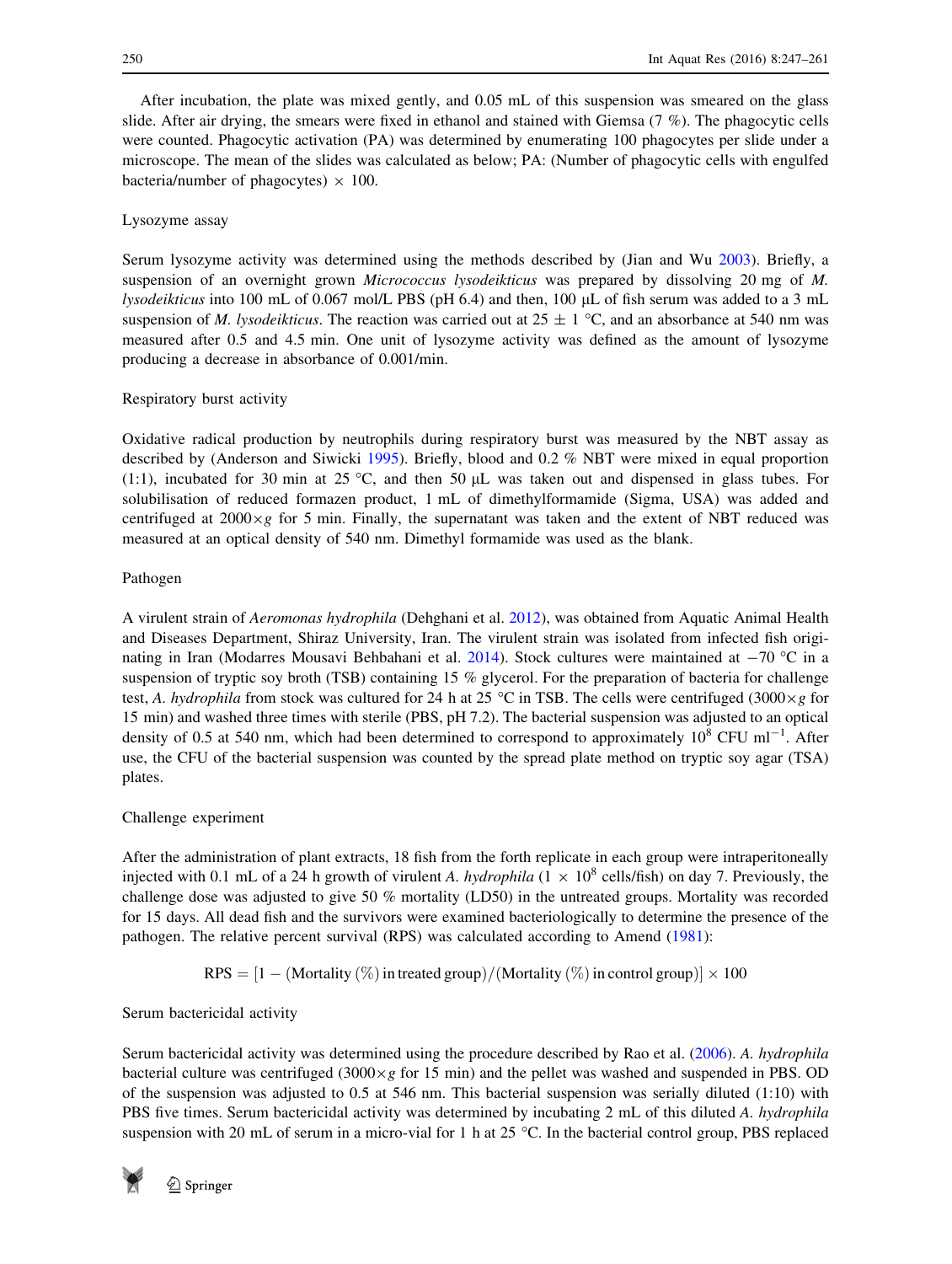the serum. After incubation, the number of viable bacteria was determined by counting the colonies grown on nutrient agar plate for 24 h at 25  $^{\circ}$ C.

### Statistical analysis

Data are presented as Mean  $\pm$  SD of the number of fish per group. Hematological and immune parameters were analyzed by one way analysis of variance (ANOVA) and Tukey's multiple comparison range. All statistical analyses were tested at the 0.05 level of probability, using the software SPSS 16.0 for Windows.

## Results

Phagocytic and NBT activity

Phagocytic activity was significantly enhanced after administration of both medium and high doses of plant extract, peaked on day 8 and 10 (Fig. [1a](#page-5-0)). NBT activity was significantly higher in groups administered with medium and high doses of plant extract (Fig. [1b](#page-5-0)). The maximum level was observed in medium dose treatment, recorded on day 10.

## Serum lysozyme activity

On most of the days tested, higher serum lysozyme activity was observed in medium and high dose treatment, which was more significant in medium dose treatment (Fig. [1c](#page-5-0)).

Serum biochemical and hematological parameters

The effects of different levels of henna extract on hematological and biochemical parameters of common carp are shown in Fig. [1](#page-5-0)a–j; Table [2](#page-9-0). The Hb, Hct and RBC values were not affected by all three dosages of plant extract ( $p > 0.05$ ) (Table [2](#page-9-0)).

Total serum protein content in the fish injected with either medium dose (60 mg  $kg^{-1}$  BW) or high dose (600 mg kg<sup>-1</sup> BW) of plant extract was significantly ( $p < 0.05$ ) higher than control fish on day 6, 8 and 10 post- treatment (Fig. [1](#page-5-0)d), peaked on day 10, in the fish received the medium dose (60 mg  $kg^{-1}$  BW).

Serum globulin content was significantly higher than control on day 8 only in the fish injected with high dose (600 mg  $kg^{-1}$  BW) of plant extract and on day 10 in the fish treated with both medium and high doses of plant extract (Fig. [1e](#page-5-0)). However, no significant ( $p > 0.05$ ) impact on serum globulin level was observed in other groups on different days tested.

After the treatment, an increasing trend was observed in WBC number on all the assay days (Fig. [1f](#page-5-0)). Both medium and high doses of plant extract could significantly increase the number of WBC on the 6th and 8th day in comparison with control fish.

Fish leucogram was significantly affected by plant extract administration. On all days tested, significantly, lower percentage (proportion) of lymphocytes was observed in fish administrated with both medium and high doses of plant extract compared with the control group (Fig. [1](#page-5-0)g), although the total number of lymphocyte remained unchanged.

Despite to lymphocytes, the number of monocytes and granulocytes was always significantly enhanced in both medium and high dose treatments in comparison to control group (Fig. [1](#page-5-0)h, i), yet, a decreasing trend in the number of these cells was observed from day 6 and 8 onwards, respectively.

## Serum bactericidal activity

During the assay period, the number of viable bacterial colonies showed a time course dependent decreasing trend in the fish treated with plant extract. Serum bactericidal activity was lowest in the control group and highest in T4 and T5 group recorded on day 10 ( $p < 0.05$ ) (Fig. [1j](#page-5-0)). The viable bacterial counts were

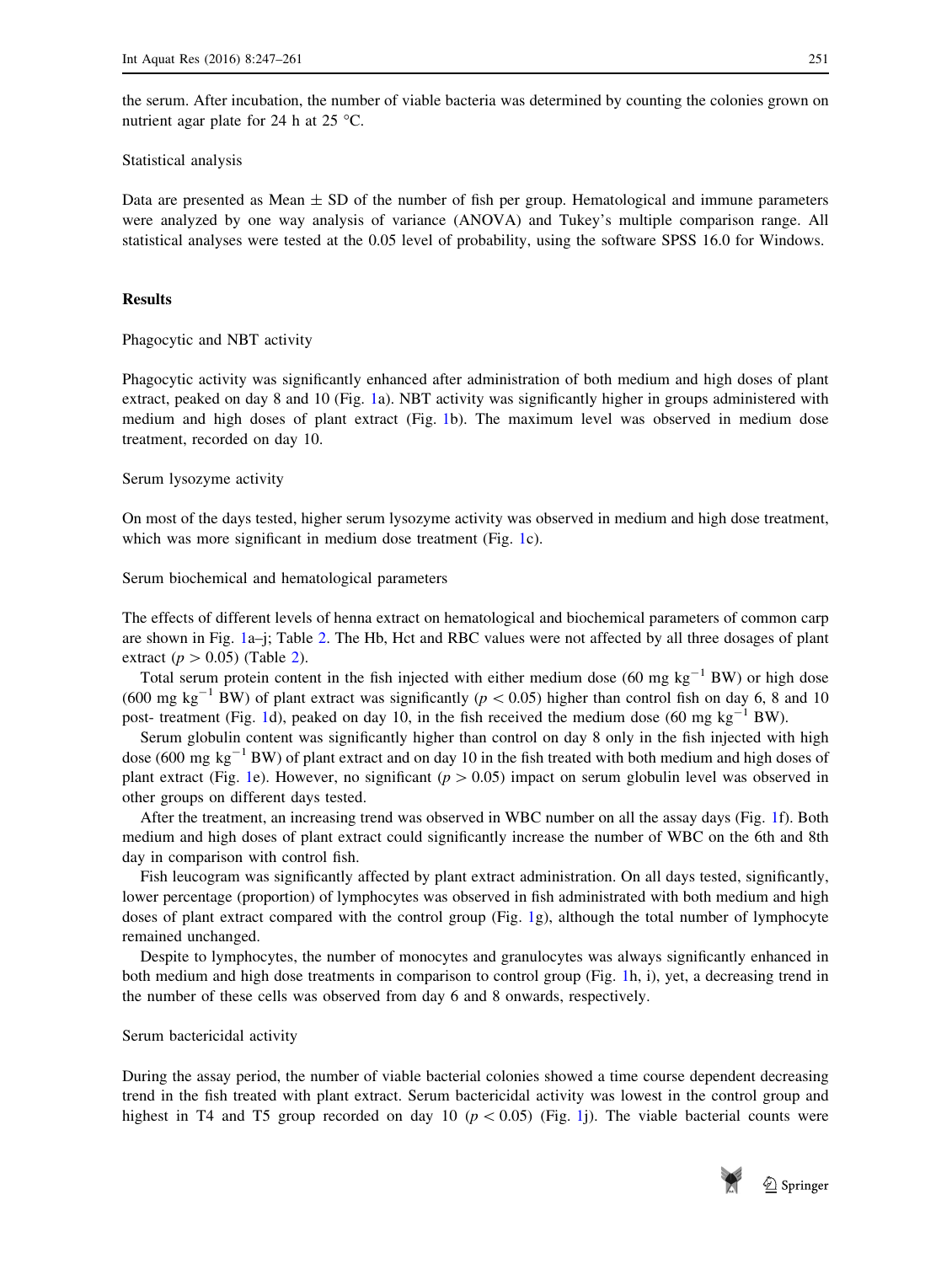<span id="page-5-0"></span>

Fig. 1 Hemato-immunological parameters in common carp intraperitoneally injected with single doses of 6, 60 and  $600$  mg kg<sup>-1</sup> BW fish of a methanolic extract of Henna (*L. inermis*) on days 2, 4, 6, 8 and 10 post-injection. a Phagocytic activity; b NBT activity; c lysozyme activity; d serum total protein level; e serum immunoglobulin level; f WBC number; g lymphocyte (%); h monocyte (%); i granulocyte (%); j serum bactericidal activity. Bars represent mean  $\pm$  SD from six fish sampled at each time point ( $n = 6$ ). Different *letters* over *bars* represent significant difference ( $p$  Tukey < 0.05)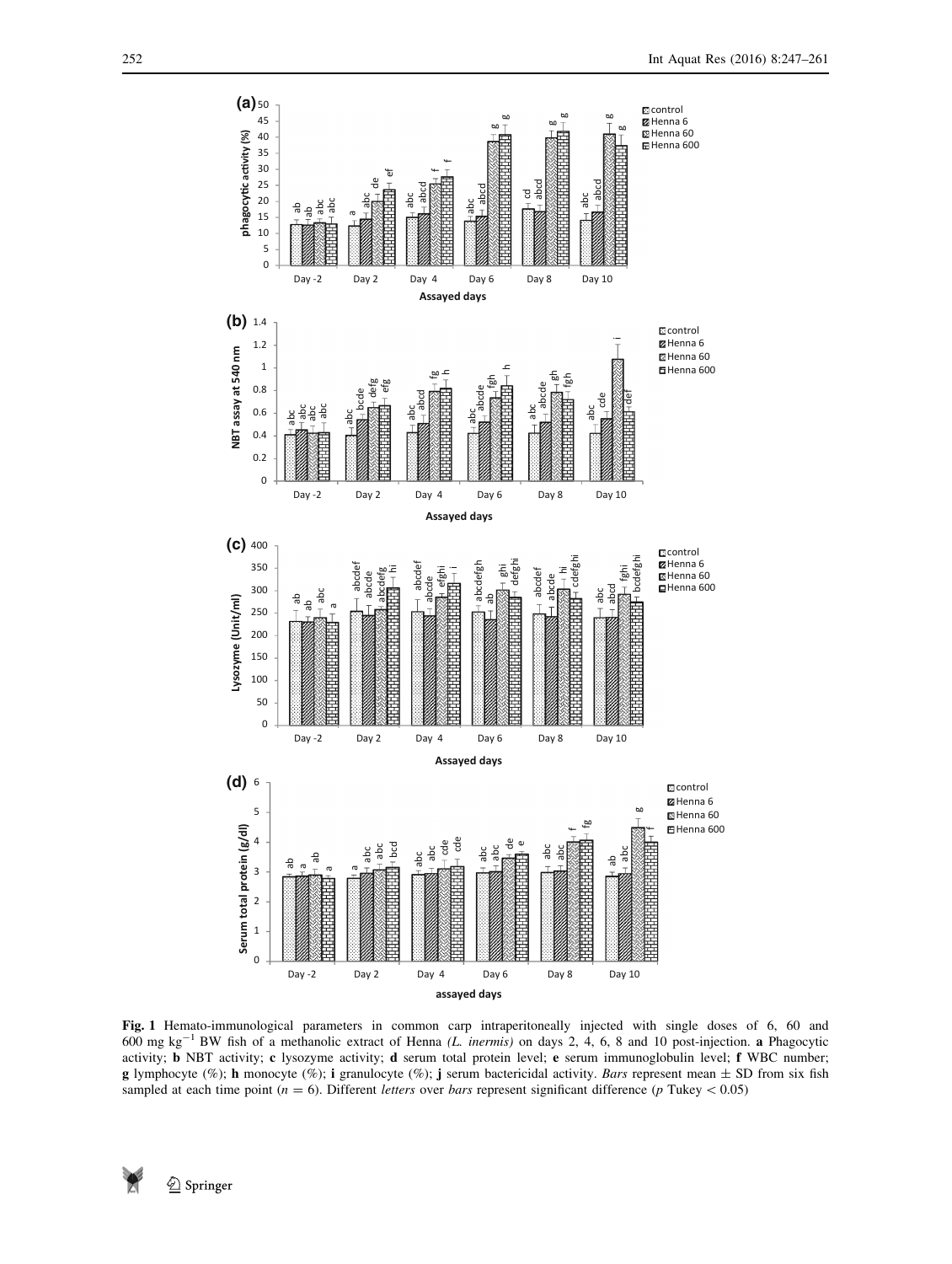

Fig. 1 continued

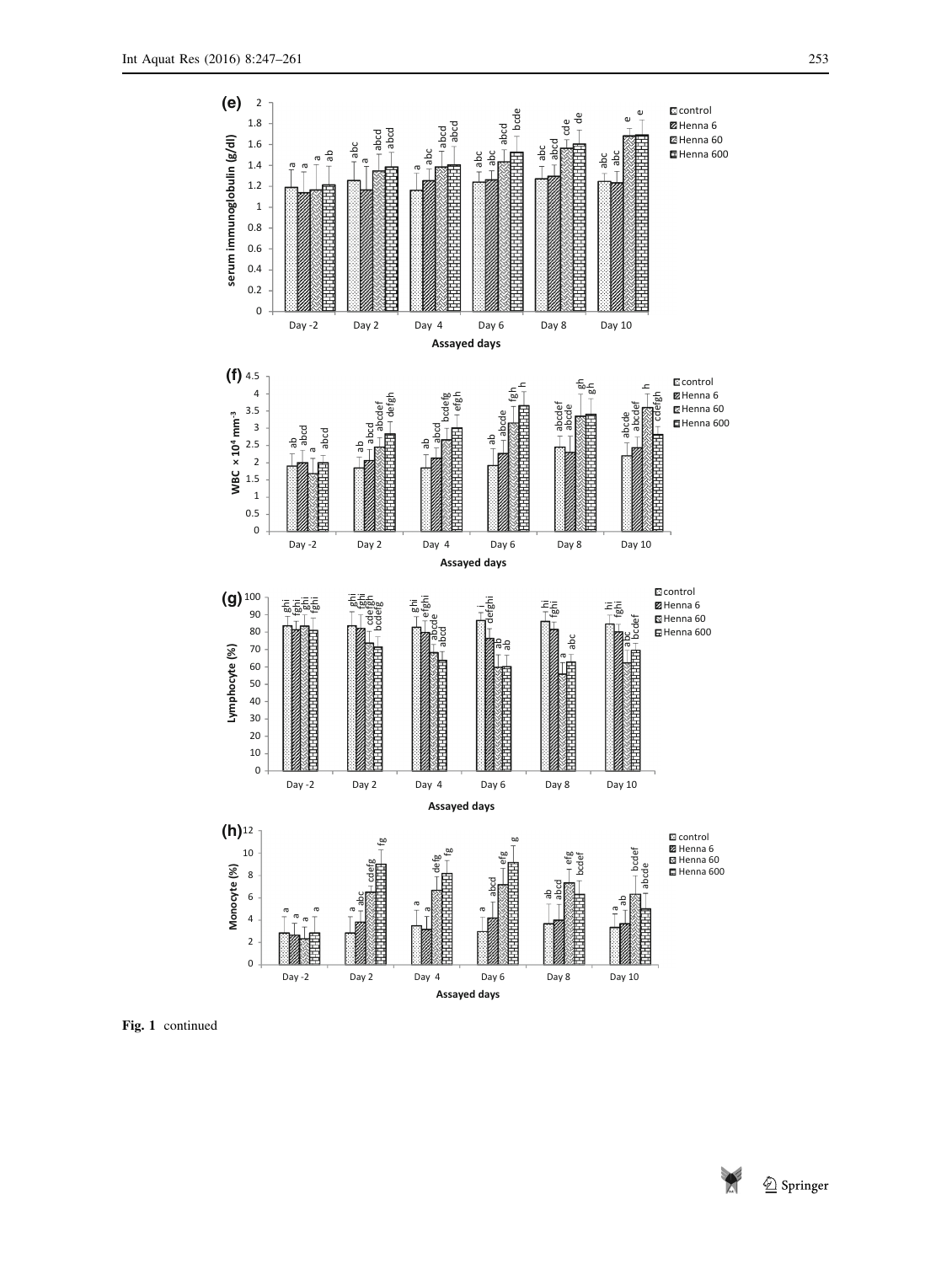

Fig. 1 continued

significantly ( $p < 0.05$ ) lower in T4 and T5 group compared with either untreated control group or bacterial control (without serum treatment).

#### Disease resistance

The mortality rate was decreased (Table [3](#page-9-0)) in fish challenged with virulent A. hydrophila by extract administration. The mortality percentage was found highest (55.5 %) in the control group (infected fish) and lowest (27.7 %) in T5 group. The RPS value was significantly highest (50.0 %) in T5 group followed by T4 and T3 group, respectively ( $p < 0.05$ ) (Table [3\)](#page-9-0).

## Discussion

In the recent years, there is an increasing interest in the use of herbal extracts for disease control and prevention in aquaculture, indicating that they can modulate immune function in farmed species.

The major components of fish immune system are macrophages, monocytes, granulocytes, and humoral elements, such as lysozymes, immunoglobulins and the complement system (Secombes and Fletcher [1992;](#page-13-0) Magnadóttir [2006](#page-12-0)). In this study, following i.p. administration of methanolic soluble fractions of L. inermis leaves at different doses (6, 60 and 600 mg  $kg^{-1}$  BW), Several immune parameters such as phagocytic and NBT activities, serum immunoglobulin, lysozyme and total protein level, RBC and WBC number, hematocrit and Hb value, the percentage of lymphocyte (%), monocyte (%), neutrophil (%) and serum bactericidal activity were evaluated in 2 days intervals (Table [2;](#page-9-0) Fig. [1](#page-5-0)a–j).

Data showed that methanolic extract of L. inermis significantly enhanced the non-specific humoral and cellular responses and disease resistance against A. hydrophila. All the above immune indices, however, were

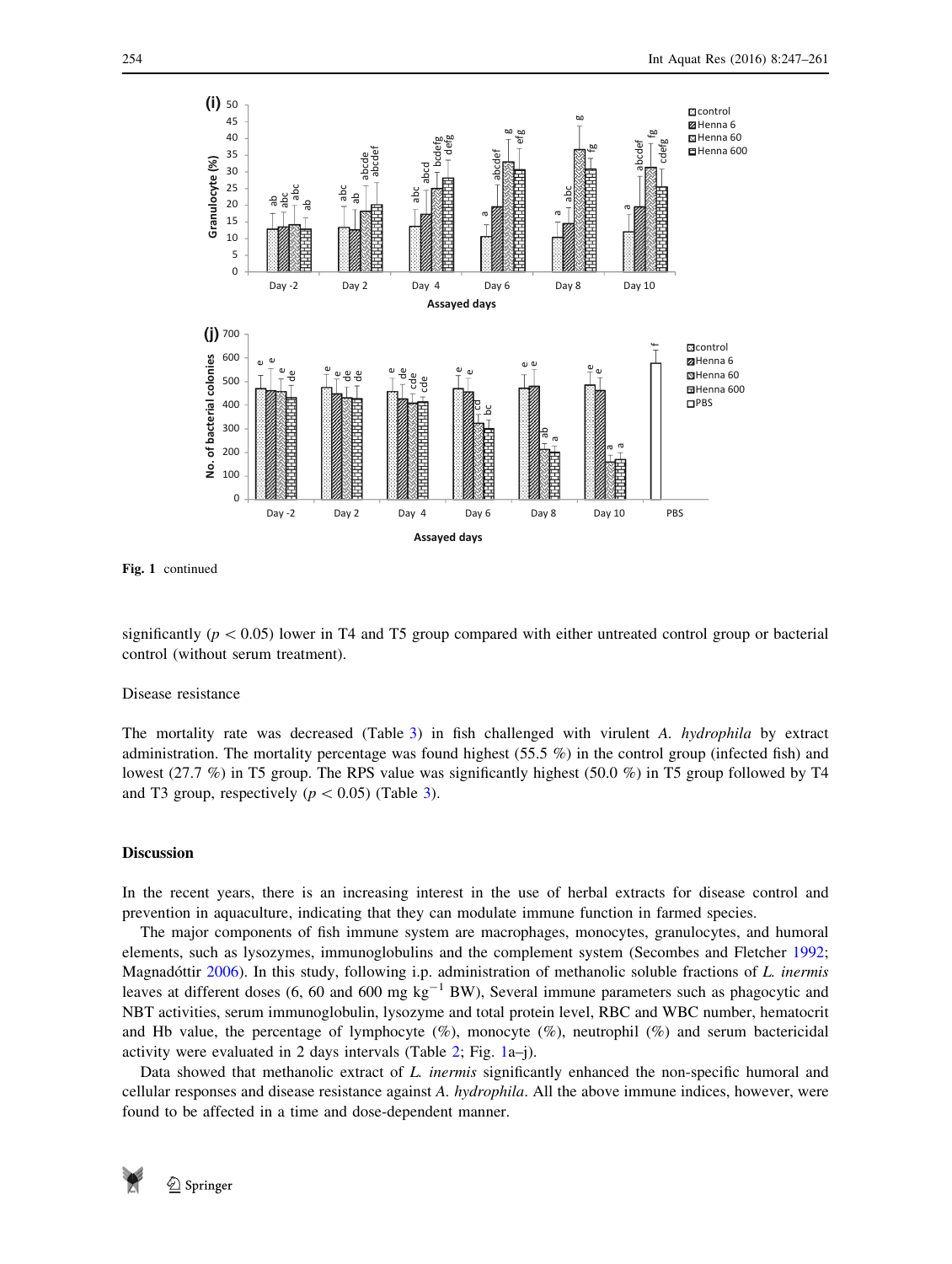Previously, in vitro studies revealed that the methanolic extract of L, *inermis* displayed immunostimulatory effect as indicated by an enhanced macrophage-stimulating activity and promotion of T-lymphocyte proliferative responses in human (Wagner et al. [1988](#page-14-0); Mikhaeil et al. [2004](#page-13-0)).

Phagocytosis and killing activity by neutrophils and macrophages is an important defense mechanism against pathogenic bacteria (Rao et al. [2006](#page-13-0)). Previously, enhancement of phagocytic and NBT activities following administration of herbal products in fish species have been reported in a number of studies (Rao et al. [2006](#page-13-0); Sahu et al. [2007](#page-13-0); Punitha et al. [2008](#page-13-0); Pratheepa et al. [2010;](#page-13-0) Sharma et al. [2010;](#page-13-0) Behera et al. [2011;](#page-11-0) Uthayakumar et al. [2014b](#page-14-0); Anusha et al. [2014\)](#page-11-0).

In this study, phagocytic activity was significantly enhanced in the common carp after administration of both medium and high doses of plant extract, peaked on day 8 and 10 post- treatment. Similar results were found in Carassius auratus fed crude extracts and purified fractions of Ixora coccinea incorporated in diet (Anusha et al. [2014](#page-11-0)).

Likewise, NBT activity was significantly higher in groups treated with medium and high doses of plant extract. However, for both phagocytic and NBT activities, maximum values were observed in medium dose treatment recorded on day 10.

Lysozyme plays an important role in innate immunity by lysis of bacterial cell wall and thus stimulates the phagocytosis of bacteria. In this work, the most significant highest lysozyme activity was observed in medium dose treatment. In a similar study, following intraperitoneal administration of different doses (4, 40 or 400 mg kg<sup>-1</sup> BW) of water extract of *Solanum trilobatum* leaves in *Oreochromis mossambicus*, only the medium dose (40 mg  $kg^{-1}$  BW) could significantly enhance lysozyme activity on day 4, 6 and 8 posttreatment (Divyagnaneswari et al. [2008\)](#page-12-0). In another study, among various doses of an aqueous extract of Polygonum minus leaf, intraperitoneally injected to African catfish, Clarias gariepinus, only the dose of 15 mg  $kg^{-1}$  BW of plant extract could significantly improve lysozyme activity 2 days post-treatment (Veerasamy et al. [2014\)](#page-14-0). Similar results of elevated lysozyme activity following herbal treatments have been reported (Jian and Wu [2003,](#page-12-0) [2004](#page-12-0); Rao et al. [2006;](#page-13-0) Yin et al. [2006;](#page-14-0) Anusha et al. [2014](#page-11-0)).

Serum protein level is an important indicator of humoral defense system and health status of fish species. In fact, immunostimulants can stimulate protein synthesis to produce more of the molecules involved in immunity such as immunoglobulins, complement, lysozyme, and anti-proteases (Rao et al. [2006\)](#page-13-0). This study revealed that administration of both medium and high dose of henna extract could significantly increase both serum protein and immunoglobulin level in common carp. The increase in serum protein content might be in part due to an increase in the WBC number, which is a major source of serum protein production such as immunoglobulin, lysozyme, complement factors and bactericidal peptides (Misra et al. [2006a](#page-13-0), [b](#page-13-0)). This is supported by an enhancement in WBC number in the group that administrated with medium or high dose of henna extract.

A significant increase was reported in serum protein and total immunoglobulin level of rainbow trout fed basal diet incorporated with 1, 2.5 and 5 % black Cumin Seeds, Nigella sativa for 21 days (Dorucu et al. [2009](#page-12-0)). Furthermore, dietary garlic, onion and ginger could significantly increase total immunoglobulin level in rainbow trout (Nya and Austin [2009](#page-13-0)) and in the brown marbled grouper, *Epinephelus fuscoguttatus* (Apines-Amar et al. [2012\)](#page-11-0). In addition, elevated total protein and globulin was reported following administration of medicinal plants in fish species (Dugenci et al. [2003;](#page-12-0) Misra et al. [2006a](#page-13-0); Rao et al. [2006;](#page-13-0) Yins et al. [2008;](#page-14-0) Alishahi et al. [2010](#page-11-0), [2012](#page-11-0); Alishahi and Abdy [2013\)](#page-11-0).

Hematological parameters are used as an index of fish health status to detect physiological changes following different stress conditions such as abnormalities caused by immunostimulants (Agrawal and Mahajan [1980\)](#page-11-0). In this study, no significant difference in the haemoglobin, hematocrit and total erythrocyte count was observed following herbal administration indicating that at such treatment condition no toxic reactions detrimental to the fish were elicited.

Total and differential leucocyte counts are important indices of non-specific defense activities in fish (De Pedro et al. [2005\)](#page-12-0).

Treatment with either medium or high dose of L. inermis extract significantly increased total leukocyte count (TLC) as well as lymphocytes, monocytes and neutrophils number compared with control group. However, maximum effect was observed on day 8 in medium dose treatment. This increment might be in part due to the activation of the haemopoietic tissues by  $L$ . *inermis* as previously reported in rainbow trout following in vitro treatment of macrophages with Glycyrrhiza glabra extract (Jang et al. [1995\)](#page-12-0). Similar

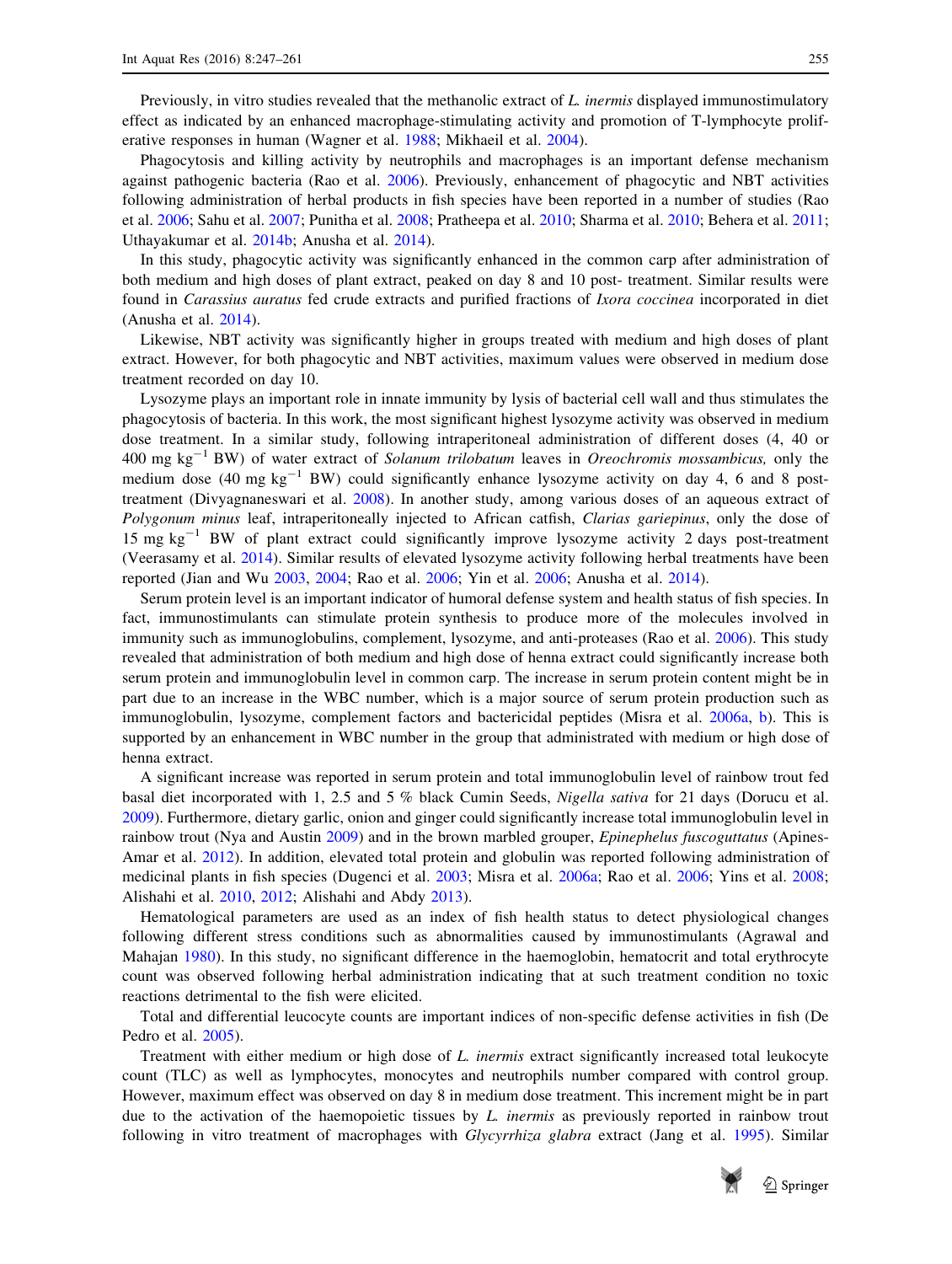| Injection days | Fish group                                | RBC $\times 10^6$ /mm <sup>3</sup> | Hematocrit $(\%)$ | $Hb$ (g/dl)       |
|----------------|-------------------------------------------|------------------------------------|-------------------|-------------------|
| $-2$           | Control (saline injected)                 | $1.46 \pm 0.22$                    | $39.2 \pm 3.64$   | $8.48 \pm 1.3$    |
|                | Henna extract (6 mg $kg^{-1}$ BW)         | $1.53 \pm 0.18$                    | $38.4 \pm 4.22$   | $7.85 \pm 0.88$   |
|                | Henna extract (60 mg $kg^{-1}$ BW)        | $1.40 \pm 0.23$                    | $38.6 \pm 3.18$   | $7.68 \pm 0.77$   |
|                | Henna extract (600 mg $kg^{-1}$ BW)       | $1.38 \pm 0.33$                    | $38.2 \pm 4.62$   | $7.35 \pm 1.2$    |
| 2              | Control (saline injected)                 | $1.52 \pm 0.26$                    | $39.8 \pm 2.2$    | $8.66\,\pm\,0.56$ |
|                | Henna extract (6 mg $kg^{-1}$ BW)         | $1.44 \pm 0.20$                    | $38.3 \pm 4.7$    | $7.82 \pm 1.3$    |
|                | Henna extract (60 mg $kg^{-1}$ BW)        | $1.42 \pm 0.28$                    | $40 \pm 3.3$      | $7.78 \pm 0.61$   |
|                | Henna extract (600 mg $kg^{-1}$ BW)       | $1.35 \pm 0.36$                    | $38.2 \pm 3.6$    | $7.52 \pm 1.14$   |
| $\overline{4}$ | Control (saline injected)                 | $1.54 \pm 0.28$                    | $42.6 \pm 3.3$    | $8.32 \pm 0.56$   |
|                | Henna extract (6 mgkg <sup>-1</sup> BW)   | $1.44 \pm 0.16$                    | $40.2 \pm 3.1$    | $7.20 \pm 0.72$   |
|                | Henna extract $(60 \text{ mgkg}^{-1}BW)$  | $1.42 \pm 0.18$                    | $39.3 \pm 3.6$    | $7.22 \pm 0.83$   |
|                | Henna extract $(600 \text{ mgkg}^{-1}BW)$ | $1.36 \pm 0.26$                    | $38.5 \pm 4.4$    | $7.55 \pm 0.73$   |
| 6              | Control (saline injected)                 | $1.56 \pm 0.24$                    | $39.3 \pm 3.3$    | $8.28 \pm 1.18$   |
|                | Henna extract $(6 \text{ mgkg}^{-1}BW)$   | $1.52 \pm 0.19$                    | $39.6 \pm 5.2$    | $7.62 \pm 1.12$   |
|                | Henna extract $(60 \text{ mgkg}^{-1}BW)$  | $1.42 \pm 0.23$                    | $39.2 \pm 3.4$    | $7.53 \pm 0.7$    |
|                | Henna extract $(600 \text{ mgkg}^{-1}BW)$ | $1.37 \pm 0.27$                    | $38.6 \pm 3.2$    | $7.48 \pm 1.14$   |
| 8              | Control (saline injected)                 | $1.62 \pm 0.24$                    | $42.3 \pm 2.7$    | $8.56 \pm 0.68$   |
|                | Henna extract (6 mg $kg^{-1}$ BW)         | $1.44 \pm 0.18$                    | $39.3 \pm 4.7$    | $7.32 \pm 1.24$   |
|                | Hennar extract (60 mg $kg^{-1}$ BW)       | $1.39 \pm 0.26$                    | $38.4 \pm 2.6$    | $7.85 \pm 0.58$   |
|                | Henna extract $(600 \text{ mgkg}^{-1}BW)$ | $1.37 \pm 0.33$                    | $38.8 \pm 2.4$    | $7.62 \pm 0.64$   |
| 10             | Control (saline injected)                 | $1.58 \pm 0.21$                    | $39.5 \pm 2.3$    | $8.73 \pm 0.58$   |
|                | Henna extract (6 mg $kg^{-1}$ BW)         | $1.45 \pm 0.34$                    | $38.3 \pm 4.6$    | $7.48 \pm 1.12$   |
|                | Henna extract (60 mg $kg^{-1}$ BW)        | $1.38 \pm 0.26$                    | $39.4 \pm 3.8$    | $7.46 \pm 0.79$   |
|                | Henna extract (600 mg $kg^{-1}$ BW)       | $1.37 \pm 0.28$                    | $38.2 \pm 2.2$    | $7.28 \pm 0.64$   |

<span id="page-9-0"></span>**Table 2** RBC, Hct and Hb valuesin common carpintraperitoneally injected with single doses of 6, 60 and 600 mg  $kg^{-1}$  BW fish of a methanolic extract of Henna (L. inermis) on days 2, 4, 6, 8 and 10 post-injection

Values are presented with the respective standard deviation (mean  $\pm$  SD) ( $n = 6$ ). Values in the same column showing the same superscript letter are not significantly different ( $p$  Tukey  $> 0.05$ )

Table 3 Effect of L. inermis (Henna) administration by intraperitoneal injection on relative percent survival (RPS) against LD50 concentration of A. hydrophila in common carp

| Treatment                                | Mortality $(\%)$ | $RPS(\%)$ |
|------------------------------------------|------------------|-----------|
| Control (saline injected)                | 55.5             |           |
| Henna extract (6 mg kg <sup>-1</sup> BW) | 44.4             | 20.0      |
| Henna extract (60 mg $kg^{-1}$ BW)       | 27.7             | $50.0*$   |
| Henna extract (600 mg $kg^{-1}$ BW)      | 33.3             | $40.0*$   |

RPS values with *asterisk* (\*) differ significantly ( $p < 0.05$ ) with control. Data expressed as mean  $\pm$  SD (n = 18)

findings were obtained by Barrett [\(2003](#page-11-0)) and Widel et al. ([2003\)](#page-14-0), who reported that Echinacea preparations influenced the leukocyte count. Likewise, dietary garlic exhibited an increased level of WBC, lymphocytes, monocytes and neutrophils in C. carpio (Iranloye [2002](#page-12-0)). Furthermore, similar findings were observed in Cirrhinus mrigala fed with ginger and turmeric supplementations (Sivagurunathan et al. [2011\)](#page-13-0) and in beluga (Huso huso) fed with garlic (Allium sativum) and nettle (Urtica dioica) supplemented diet (Nobahar et al. [2014](#page-13-0)). It is supposed that, increase in TLC especially in lymphocyte number may be in part due to the presence of flavonoids and terpenoids (Grayer et al. [1996;](#page-12-0) Lembberkovics et al. [1998;](#page-12-0) Sayyah et al. [2005](#page-13-0)) found in L. inermis.

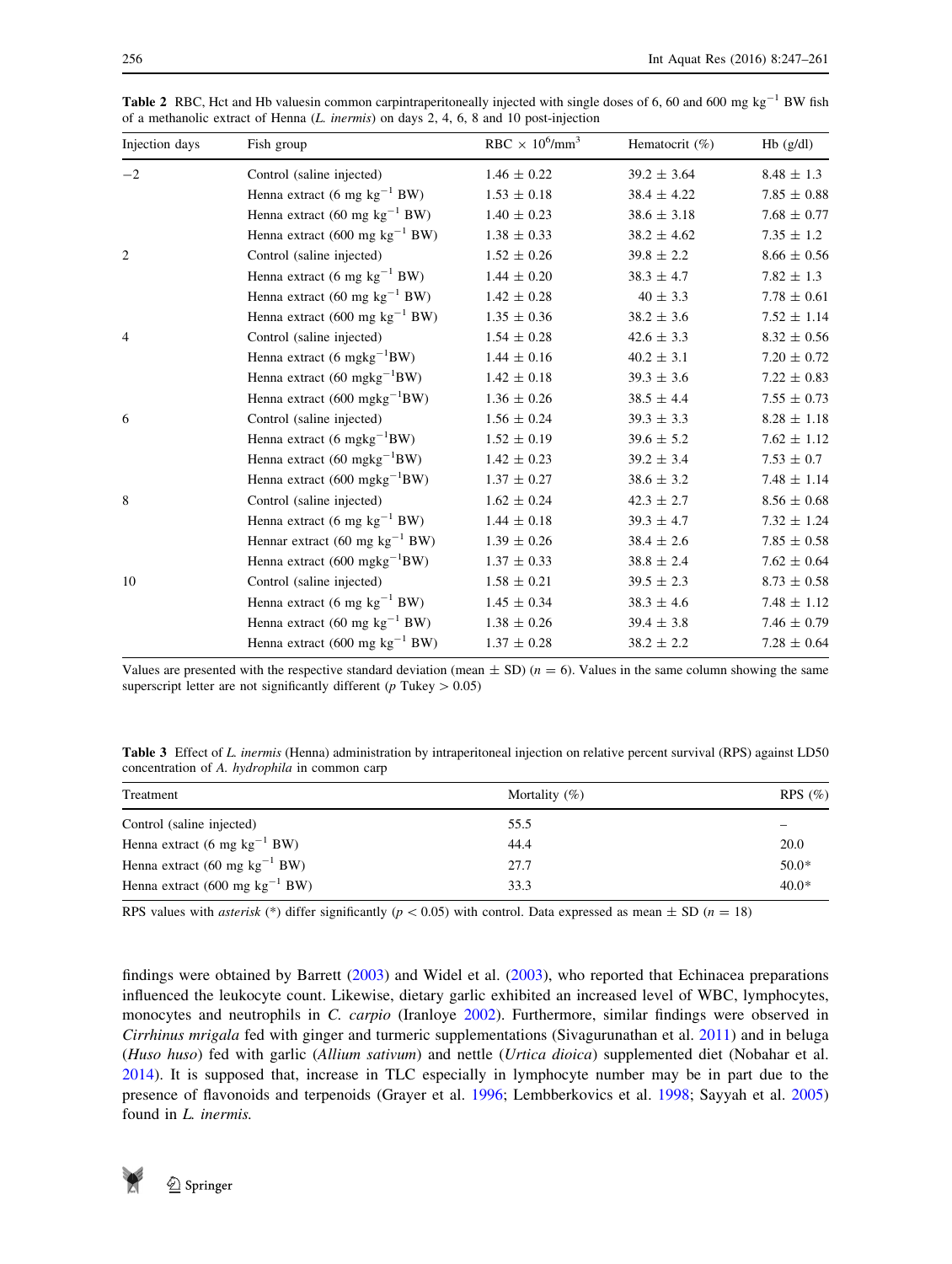Lymphocytes were functioned to produce antibody, to acknowledge and respond the antigen, and to be a mediator of cellular and humoral immune responses (Abbas et al. [2010\)](#page-11-0). The significant increase in lymphocytes number in this study might also indicate the specific immunostimulatory role of L. inermis as previously reported for Echinacea purpurea (Aly et al. [2008](#page-11-0)).

Monocytes play important role in the defense system of fish body. They undergo transformation into macrophages and may be involved in phagocytosis and killing of pathogens upon first recognition and subsequent infections (Sivagurunathan et al. [2011](#page-13-0)). Monocytes have been reported to be sporadic in carp, tench, European catfish, rainbow trout, bream and perch (Mastoi et al. [2012](#page-12-0)). Nonetheless, in this study, a significant increased number of monocytes were recorded in the fish treated with medium or high dose of plant extract. In addition, the number of neutrophils was also increased. Neutrophils are the first cells to respond to infection within 24 h, increases during bacterial infections to phagocytose them (Sivagurunathan et al. [2011\)](#page-13-0). Thus, increase in the TLC, neutrophils and monocytes in L. inermis extract treated fish can be attributed to the enhancement of non-specific immune responses, whereas increase in lymphocytes number may indicate a specific immune induction. These findings are supported with the results of previous investigations (Aly et al. [2008](#page-11-0); Abdel-Tawwab et al. [2010;](#page-11-0) Sivagurunathan et al. [2012;](#page-13-0) Antache et al. [2014](#page-11-0); Nobahar et al. [2014\)](#page-13-0).

The presence of antimicrobial agents in fish blood can be evaluated by serum bactericidal activity and this is an important tool to analyze the innate immune system (Biller-Takahashi et al. [2013\)](#page-11-0). In fact, independently of the effect of molecules and the mechanisms involved in the microbial killing, the measurement of the microbicidal activity is a very realistic approximation (Guardiola Abellan [2014\)](#page-12-0). In this study, the increase in total serum protein and globulin level following herbal treatment, indicate the raise in protective proteins which can be correlated to the enhanced serum bactericidal activity (Ellis [1999](#page-12-0); [2001;](#page-12-0) Magnadottir [2006;](#page-12-0) Maqsood et al. [2009\)](#page-12-0). In this regard, a time course decreasing trend was observed in the number of bacterial colonies in the groups treated with either the medium or high dose of plant extract (Fig. [1j](#page-5-0)). The minimum number of bacterial colonies was recorded on day 10 post-treatment. Similarly, Quil-A, a fraction from Quillaja saponaria Molina, has enhanced serum bactericidal activity in Salmo gairdneri Richardson (Grayson et al. [1987](#page-12-0)). In addition, an increase in serum bactericidal activity in tilapia (Divyagnaneswari et al. [2008\)](#page-12-0) in Indian major carp (Rao et al. [2006](#page-13-0)), in common carp (Alishahi and Abdy [2013](#page-11-0)) and in ornamental gold fish (Anusha et al. [2014](#page-11-0)) has reported after the administration of various herbal extracts.

For testing efficacy of an immunostimulant, it is very essential to estimate the increased protection in treated fish (Sakai et al. [2001\)](#page-13-0). Current data revealed that mortality following challenge with A. hydrophila was decreased in the group of fish treated with either medium or high dose of herbal extract. There was an inverse relationship between the mortality rate and the level of extract administration. The enhancement of nonspecific immune parameters by L. inermis seed preparation is possibly an important factor in reducing the percentage mortality and thereby protecting the fish against live A. hydrophila challenge.

Earlier studies also revealed that dietary supplementation of Ocimum sanctum and Nyctanthes arbortristis leaves and intraperitoneal injection of water and hexane soluble fraction of Solanum trilobatum and Eclipta alba leaves enhanced the disease resistance against A. hydrophila in O. mossambicus (Logambal et al. [2000;](#page-12-0) Divyagnaneswari et al. [2008](#page-12-0)). This finding is in agreement with the results of Abutbul et al. ([2004\)](#page-11-0) in tilapia fed with a diet containing ethyl acetate extract of Rosmarinus officinalis leaf powder and where the disease resistance against A. hydrophila was enhanced in L. rohita fed with 0.5 % of Achyranthes aspera (Rao et al. [2006](#page-13-0)). Similar results were found in Carassius auratus fed crude extracts and purified fractions of Ixora coccinea incorporated in diet. Following challenge with highly virulent A. hydrophila AHV-1 the control diet fed fishes succumbed to death within 5 days at 100 % mortality whereas crude extracts and purified fractions fed groups survived 60 and 80 %, respectively, after 10 days (Anusha et al. [2014\)](#page-11-0).

Mortality and relative percentage of survival (RPS) of common carp treated with henna extract and the control group after challenging with A. *hydrophila* is presented in Table [3](#page-9-0). The RPS was highest (50.0  $\%$ ) in medium dose treatment followed by high dose treatment  $(40.0\%)$  and was lowest  $(20.0\%)$  in low dose treatment. This might be due to the enhancement of the non-specific immune system of the fish by L. inermis. The RPS was strongly correlated with hematological studies and functional assays performed under the conditions of this study. These data are in agreement with the finding of Logambal et al. ([2000\)](#page-12-0) and Christybapita et al. [\(2007](#page-12-0)) in O. mossambicus, treated with O. sanctum and Eclipta alba leaf extract, respectively. Moreover, similar findings were obtained by an intraperitoneal administration of Solanum trilobatum Leaf extracts in O. mossambicus (Divyagnaneswari et al. [2008](#page-12-0)).

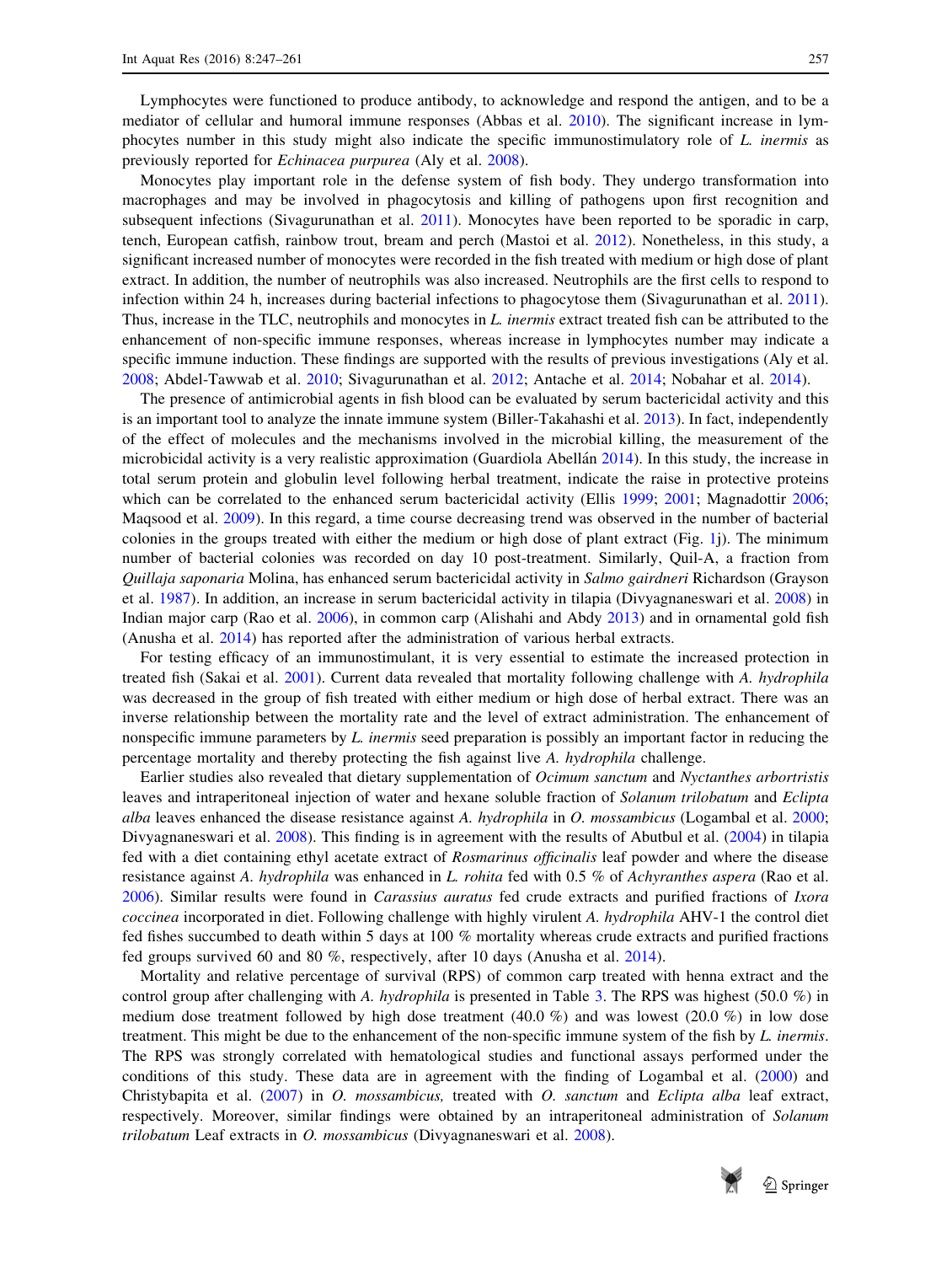<span id="page-11-0"></span>Collectively, it can be concluded that the protective ability of L. inermisis mediated through specific and non-specific immune mechanisms, as evident from the enhanced lymphocyte number and total immunoglobulin level as well as elevated phagocytic, NBT and lysozyme activities besides positive influence on haematological and biochemical parameters.

The results of the present investigation show that L. *inermis* methanolic extract can act as an immunostimulant based on a time- and dose-dependent manner. Due to its effectiveness at low concentration, its use could be very cost effective. It is biodegradable and hence environment-friendly. Besides, L. inermis might have potential as an additive to fish feed. However, appropriate field trials remain necessary before using L. inermis extract as an immunostimulant in aquaculture.

Acknowledgments This study was supported by the Aquatic Animal Health and Diseases Department, School of Veterinary Medicine, Shiraz University through a research grant to S. Soltanian.

Open Access This article is distributed under the terms of the Creative Commons Attribution 4.0 International License [\(http://](http://creativecommons.org/licenses/by/4.0/) [creativecommons.org/licenses/by/4.0/](http://creativecommons.org/licenses/by/4.0/)), which permits unrestricted use, distribution, and reproduction in any medium, provided you give appropriate credit to the original author(s) and the source, provide a link to the Creative Commons license, and indicate if changes were made.

### References

- Abbas AK, Licthman AH, Pillai S (2010) Cellular and molecular immunology, 6th edn. W. B. Saunders Company, Philadelphia, pp 6–38
- Abdel-Malek YA, El-Leithy MA, Reda FA, Khalil M (1973) Antimicrobial principles in leaves of Lawsonia inermis L. Zentralbl Bakteriol Parasitenkd Infektionskr Hyg 128:61–67
- Abdel-Tawwab M, Ahmad MH, Seden MEA, Sakr SFM (2010) Use of green tea, Camellia sinensis L, in practical diet for growth and production of Nile Tilapia, Oreochromis niloticus (L) against Aeromonas hydrophila infection. J World Aquac Soc 41:203–213
- Abutbul S, Golan-Goldhirsh A, Barazani O, Zilberg D (2004) Use of Rosmarinus officinalis as a treatment against Streptococcus iniae in tilapia (Oreochromis sp.). Aquaculture 238:97–105
- Agrawal NK, Mahajan CL (1980) Haematological changes due to vitamin C deficiency in Channab punctatus Bloch. J Nutr 110:2172–2181
- Ali M, Grever MR (1998) A cytotoxic naphthoquinone from Lawsonia inermis. Fitoterapia LXIX(2):1810–1813
- Ali BH, Bashir AK, Tanira MO (1995) Anti- inflammatory, antipyretic, and analgesic effects of Lawsonia inermis L. (henna) in rats. Pharmacology 51:356–363
- Alishahi M, Abdy E (2013) Effects of different levels of Aloe vera L. extract on growth performance, hemato-immunological indices of Cyprinus carpio L. Iran J Vet Sci Technol 5(2):33–44
- Alishahi M, Ranjbar MM, Ghorbanpour M, Peyghan R, Mesbah M, Razijalali M (2010) Effects of dietary Aloe vera on specific and nonspecific immunity of Common carp (Cyprinus carpio). J Vet Res 4(3):85–91
- Alishahi M, Ghorbanpour M, Peyghan R (2012) Effects of Viscum album Linnaeus and Nigella sativa Linnaeus extracts on some immune responses of common carp Cyprinus carpio Linnaeus. Asian Fish Sci 25:15–28
- Aly SM, Mohammed MF, John G (2008) Echinacea as immunostimulatory agent in Nile tilapia (Oreochromis niloticus) via earthen pond experiment. In: 8th international symposium on Tilapia in aquaculture, pp 1033–1041
- Amend DF (1981) Fish biologies: serodiagnostics and vaccines. development in biological standardization 49. In: Anderson DP, Hennessen H (eds) Potency testing of fish vaccines. Karger, Basel, pp 447–454
- Anaad KK, Singh B, Chand D, Chandon BK (1992) An evaluation of Lawsonia alba extract as hepatoprotective agent. Planta Med 58:22–25
- Anderson DP, Siwicki AK (1995) Basic hematology and serology for fish health programs. In: Shariff M, Auther JR, Subasinghe RP (eds) Diseases in asian aquaculture II. Fish Health Section, Asian Fisheries Society, Manila, pp 185–202
- Antache A, Cristea V, Grecu I, Dediu L, Cretu M, Petrea M (2014) The influence of some phytobiotics on haematological and some biochemical indices at Oreochromis niloticus–Linnaeus, 1758. Anim Sci Biotechnol 47(1):192–199
- Anusha P, Thangaviji V, Velmurugan S, Michaelbabu M, Citarasu T (2014) Protection of Ornamentel Gold fish Carrasius auratus against Aeromonas hydrophila by treating Ixora coccinea active principles. Fish Shellfish Immunol 36:485–493
- Apines-Amar MJS, Amar EC, Faisan JP Jr, Pakingking RV Jr, Satoh S (2012) Dietary onion and ginger enhance growth, hematoimmunological responses, and disease resistance in brown-marbled grouper, Epinephelus fuscoguttatus. AACL Bioflux 5(4):231–239
- Barrett B (2003) Medicinal properties of Echinacea: a critical review. Phytomedicine 10:66–86
- Behera T, Swain P, Sahoo SK, Mohapatra D, Das BK (2011) Immunomodulatory effects of curcumin in fish, Labeo rohita (H.). Indian J Nat Prod Resour 2(2):184–188
- Biller-Takahashi JD, Takahashi LS, Pilarski F, Sebastião FA, Urbinati EC (2013) Serum bactericidal activity as indicator of innate immunity in pacu Piaractus mesopotamicus (Holmberg, 1887). Arquivo Brasileiro de Medicina Veterinária e Zootecnia 65(6):1745–1751

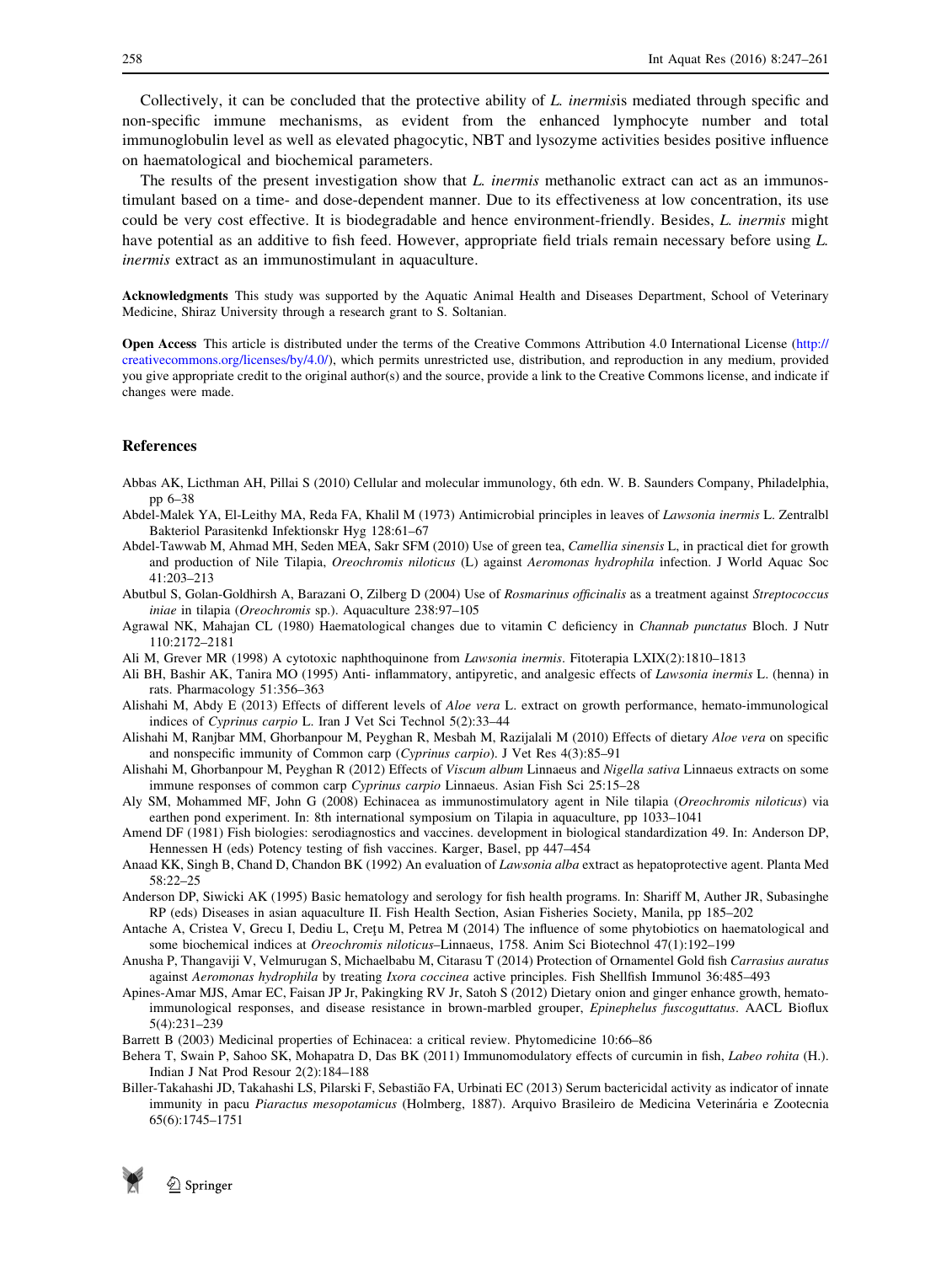- <span id="page-12-0"></span>Brekke KA (1998) Fisheries, sealing, whaling and fish farming. In: Natural resources and the environment, Chapter 9, Research Council of Norway, Statistics Norway, ISBN 82-537-4544-3, pp 159–168
- Bricknell I, Dalmo RA (2005) The use of immunostimulants in fish larval aquaculture. Fish Shellfish Immunol 19:457–472
- Chang H, Suzuka SE (1982) Lawsone (2-OH-1, 4- naphthoquinone) derived from the henna plant increases the oxygen affinity of sickle cell blood. Biochem Biophys Res Commun 107:602–608
- Christybapita D, Divyagnaneswari M, Michael RD (2007) Oral administration of Eclipta alba leaf aqueous extract enhances the non-specific immune responses and disease resistance of Oreochromis mossambicus. Fish Shellfish Immunol 23:840–852
- Clarke DT, Jones GR, Martin MM (1986) The anti-sickling drug lawsone (2-OH-1, 4-naphthoquinone) protects sickled cells against membrane damage. Biochem Biophys Res Commun 139:780–786
- de Pedro N, Guijarro AI, Lopez-Patino MA, Martinez-Alvarez MJ, Delgado R (2005) Daily and seasonal variations in hematological and blood biochemical parameters in the tench, *Tinca tinca Linnaeus*, 1758. Aquac Res 36:1185–1196
- Defoirdt T, Sorgeloos P, Bossier P (2011) Alternatives to antibiotics for the control of bacterial disease in aquaculture. Curr Opin Microbiol 14(3):251–258
- Dehghani S, Akhlaghi M, Dehghani M (2012) Efficacy of formalin-killed, heat-killed and lipopolysaccharide vaccines against motile aeromonads infection in rainbow trout (Oncorhynchus mykiss). Glob Vet 9:409-415
- Dikshit V, Dikshit J, Saraf M, Thakur V, Sainis K (2000) Immunomodulatory activity ofnaphthoquinone fraction of Lawsonia inermis Linn. Phytomedicine (Jena) 7:102–103
- Divyagnaneswari M, Christybapita D, Dinakaran RM (2008) Immunomodulatory activity of Solanum trilobatum leaf extracts in Oreochromis niloticus, pp. 221–234. In: Bondad-Reantaso MG, Mohan CV, Crumlish M, Subasinghe RP (eds) Diseases in asian aquaculture VI. Fish Health Section, Asian Fisheries Society, Manila, p 505
- Dorucu M, Colak SO, Ispir U, Altinterim B, Celayir Y (2009) The effect of black cumin seeds, Nigella sativa, on the immune response of rainbow trout,Oncorhynchus mykiss. Mediterr Aquac J 2(1):27–33
- Dugenci SK, Arda N, Candan A (2003) Some medicinal plants as immunostimulant for fish. J Ethnopharmacol 88(1):99–106
- El Babili F, Valentin A, Chatelain C (2013) Lawsonia inermis: its anatomy and its antimalarial, antioxidant and human breast cancer cells MCF7 activities. Pharm Analytica Acta 4:1
- Ellis AE (1988) Fish Vaccination. Academic Press, London
- Ellis AE (1999) Immunity to bacteria in fish. Fish Shellfish Immunol 9:291–308
- Ellis AE (2001) Innate host defense mechanism of fish against virus and bacteria. Dev Comp Immunol 25:827–839
- Elmanama AA, Alyazji AA, Gheneima NAA (2011) Antibacterial, antifungal and synergistic effect of Lawsonia inermis, Punica granatum and Hibiscus sabdariffa. Ann Alquds Med 7:33–41
- Fox HE, White SA, Koa MF, Fernald RD (1997) Stress and dominance in a social fish. J Neurosci 16:6463–6469
- Goldenfarb PB, Bowyer FP, Hall T, Brosious E (1971) Reproducibility in the hematology laboratory: the microhematocrit determination. Am J Clin Pathol 56:35–39
- Grayer RJ, Kite GC, Goldstone FJ, Bryan SE, Paton A, Putievsky E (1996) Intraspecific taxonomy and essential oil chemotypes in sweet basil Ocimum basilicum. Phytochmistry 43(5):1033–1039
- Grayson TH, Williams RJ, Wrathmell AB, Munn CB, Harris JE (1987) Effects of immunopotentiating agents on the immune response of rainbow trout, Salmo gairdneri Richardson, to ERM vaccine. J Fish Biol 31:195–202
- Guardiola Abella´n FA (2014) Heavy metal immunotoxicology and skin mucus in fish. PhD Thesis, Universidad de Murcia
- Harikrishnan R, Balasundaram C, Heo MS (2011) Impact of plant products on innate and adaptive immune system of cultured finfish and shellfish. Aquaculture 317:1–15
- Iranloye BO (2002) Effect of chronic garlic feeding on some haematological parameters. Afr J Biomed Res 5:81–82
- Jang SI, Marsden MJ, Kim YG, Choi MS, Secombes CJ (1995) The effect of glycyrrhizin on rainbow trout, Oncorhynchus mykiss, leucocyte responses. J Fish Dis 18:307–315
- Jeney G, Anderson DP (1993) Glucan injection of bath exposure given alone or in combination with a bacterin enhance the nonspecific defence mechanisms in rainbow trout (*Oncorhynchus mykiss*). Aquaculture 116(4):315–329
- Jian J, Wu Z (2003) Effects of traditional Chinese medicine on nonspecific immunity and disease resistance of large yellow croaker, Pseudosciaena crocea (Richardson). Aquaculture 218:1–9
- Jian J, Wu Z (2004) Influence of traditional Chinese medicine on non- specific immunity of Jiant Carp (Cyprinus carpio var. Jian). Fish Shellfish Immunol 16:185–191
- Joshi SG (2000) Medicinal plants. Oxford and IBH Publishing Co. Pvt. Ltd, New Delhi, p 16
- Kwapinski JB (1965) Methods of serological research. Wiley, New York, pp 5–26
- Lembberkovics E, Kery A, Marczal G, Simandi B, Szoke E (1998) Phytochemical evaluation of essential oils, medicinal plants and their preparations. Acta Pharm Hung 63(3):141–149
- Logambal SM, Venkatalakshmi S, Michael RD (2000) Immunostimulatory effect of leaf extract of Ocimum sanctum Linn. In Oreochromis mossambicus (Peters). Hydrobiologia 430:113–120
- Magnadóttir B (2006) Innate immunity of fish (overview). Fish Shellfish Immunol 20:137–151

Malekzadeh F (1968) Antimicrobial activity of Lawsonia inermis L. Appl Microbiol 16:663–664

- Maqsood S, Samoon MH, Singh P (2009) Immunomodulatory and growth promoting effect of dietary levamisole in Cyprinus carpio fingerlings against the challenge of Aeromonas hydrophila. Turk J Fish Aquat Sci 9:111–120
- Maqsood S, Singh P, Samoon MH, Balange AK (2010) Effect of dietary chitosan on nonspecific immune response and growth of Cyprinus carpio challenged with Aeromonas hydrophila. Int Aquat Res 2:77–85
- Markestad A, Grave K (1997) Reduction in antibacterial drug use in Norwegian fish farming due tovaccination. In: Gudding R, Lillehaug A, Midtlyng PJ, Brown F (eds) Fish vaccinology. Karger, Basel, pp 365–369
- Mastoi AM, Sukumaran M, Mastoi A, Hussan A, Shaharom F, Chatterji A (2012) Differences in haematological parameters in normal, infected and immune-primed fingerlings of red tilapia (Oreochromis mossambicus  $\times$  Oreochromis niloticus). Biol Forum Int J 4(1):90–97

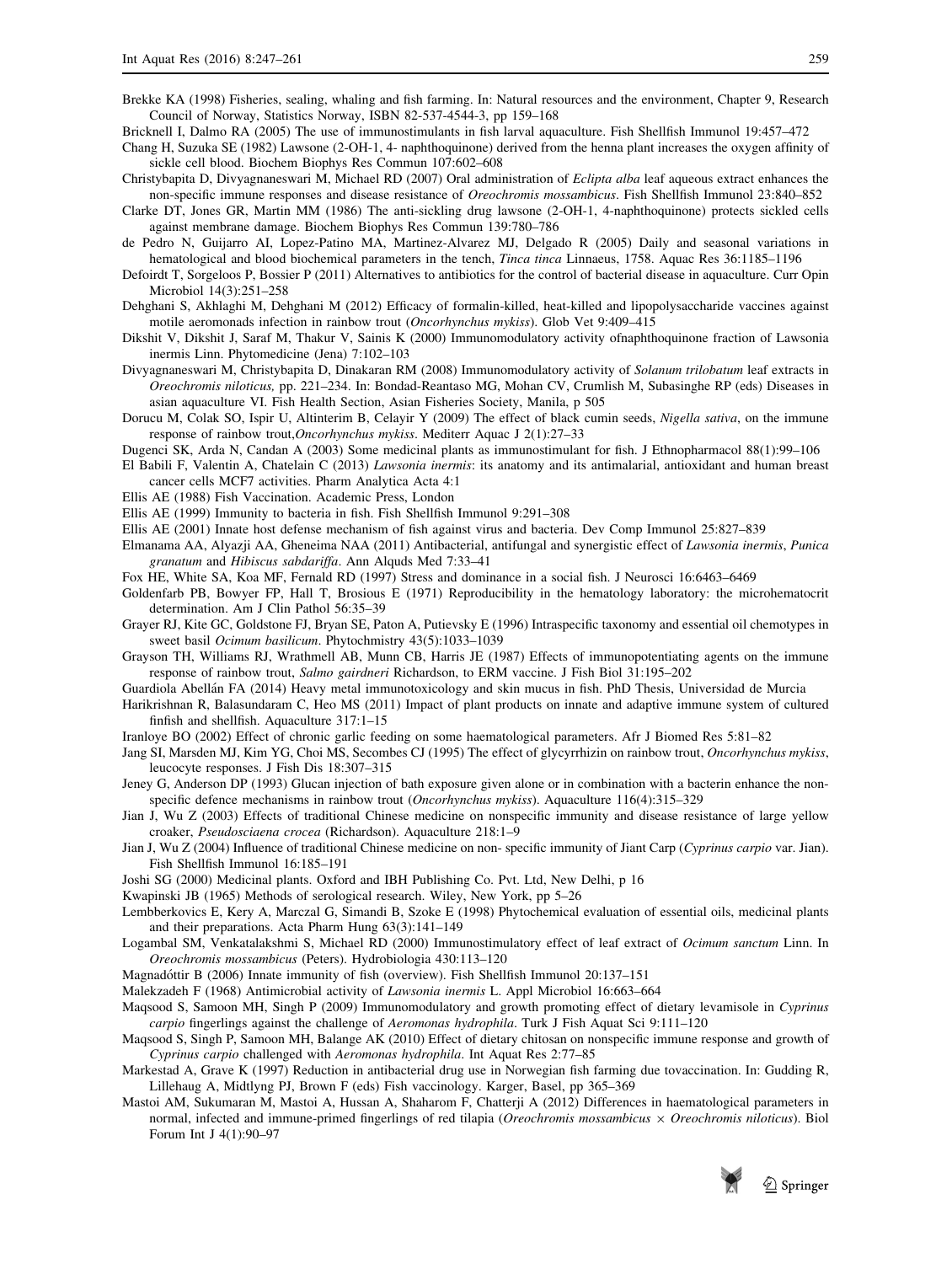- <span id="page-13-0"></span>Mello H, Moraes JRE, Niza IG, Moraes FR, Ozório ROA, Shimada MTS, Engracia Filho JR, Claudiano GS (2013) Beneficial effects of probiotics on the intestine of juvenile Nile tilapia. Pesquisa Veterinária Brasileira 33:724–730
- Mikhaeil BR, Badria FA, Maatooq GT, Amer MMA (2004) Antioxidant and immunomodulatory constituents of henna leaves. Z Naturforsch C J Biosci 59:468–476
- Mirheidar H (1996) Plant education. Farhang-e-Slami Press, Tehran, p 403
- Misra CK, Das BK, Mukherjee SC, Pattnaik P (2006a) Effect of multiple injections of beta-glucan on non-specific immune response and disease resistance in Labeo rohita fingerlings. Fish Shellfish Immunol 20:305–331
- Misra S, Sahu NP, Pal AK, Xavier B, Kumar S, Mukherjee SC (2006b) Pre & Post-challenge immune-haematological changes in Labeo rohita juveniles fed gelatinized or non-gelatinised carbohydrate with n-3 PUFA. Fish Shellfish Immunol 21:346-356
- Modarres Mousavi Behbahani SM, Akhlaghi M, Sharifi yazdi H (2014) Phenotypic and genetic diversity of motile aeromonads isolated from diseased fish and fish farms. Iran J Vet Res 15(3):238–243
- Mozaffarian V (1996) Encyclopedia of Iranian plants. FarhangMoaser Publication, Tehran (In Persian)
- Nobahar Z, Gholipour-Kanani H, Kakoolaki S, Jafaryan H (2014) Effect of garlic (Allium sativum) and nettle (Urtica dioica) on growth performance and hematological parameters of beluga (Huso huso). Iran J Aquat Anim Health 1(1):63–69
- Nya EJ, Austin B (2009) Use of garlic, Allium sativum, to control Aeromonas hydrophila infection in rainbow trout, Oncorhynchus mykiss (Walbaum). J Fish Dis 32:963–970
- Ortuno J, Cuesta A, Rodriguez A, Esteban MA, Meseguer J (2002) Oral administration of yeast (Saccharomyces cerevisiae) enhances the cellular innate immune response of gilthead seabream (Sparus aurata L.). Vet Immunol Immunopathol 85:41–50
- Prakash D, Suri S, Upadhyay G, Singh BN (2007) Total phenol, antioxidant and free radical scavenging activities of some medicinal plants. Int J Food Sci Nutr 58(1):18–28
- Pratheepa V, Ramesh S, Sukumaran N (2010) Immunomodulatory effect of Aegle marmelos leaf extract on freshwater fish Cyprinus carpio infected by bacterial pathogen Aeromonas hydrophila. Pharma Biol 48(11):1224–1239
- Punitha SMJ, Bab MM, Sivara V, Shankar VS, Dhas SA, Mahesh TC et al (2008) Immunostimulating influence of herbal biomedicines on nonspecific immunity in Grouper Epinephelus tauvina juvenile against Vibrio harveyi infection. Aquac Int 16:511–523
- Raa J, Roestad G, Engstad RE, Robertsen B (1992) The use of immunostimulants to increase resistance of aquatic organism to microbial infections. In: Shariff IM, Subasinghe RP, Arthur JR (eds) Diseases in Asian aquaculture. Health Fish Section, Asian Fisheries Society, Manila, pp 39–50
- Rao YV, Das BK, Jyotyrmayee P, Chakrabarti R (2006) Effect of Achyranthes aspera on the immunity and survival of Labeo rohita infected with Aeromonas hydrophila. Fish Shellfish Immunol 20:263–273
- Rechinger KH (1968) Flora Iranic. Akademische Druck-u Verlagsanstalt Graz 51:1–2
- Revertera M, Bontemps N, Lecchinia D, Banaigs B, Sasal P (2014) Use of plant extracts in fish aquaculture as an alternative to chemotherapy: current status and future perspectives. Aquaculture 433:50–61
- Rodgers CJ, Furones MD (2009) The use of veterinary drugs and vaccines in Mediterranean aquaculture. In: Rogers C, Basurco B (eds) Antimicrobial agents in aquaculture: practice, needs and issues. CIHEAM, Zaragoza, pp 41–59 (Options Méditerranéennes: Série A. Séminaires Méditerranéens; n. 86)
- Romero J, Feijoo C.G, Navarrete P (2012) Antibiotics in aquaculture—use, abuse and alternatives, health and environment in aquaculture. In: Carvalho ED, Silva RJ, David GS (eds) Health and environment in aquaculture. InTech, pp 159–198
- Sahu S, Das BK, Mishra BK, Pradhan J, Sarangi N (2006) Effect of Allium satium on the immunity and survival of Labeo rohita infected with Aeromonas hydrophila. J Appl Ichthyol 22:1–6
- Sahu S, Das BK, Pradhan J, Mohapatra BC, Mishra BK, Sarangi N (2007) Effect of Magnifera indica kernel as a feed additive on immunity and resistance to Aeromonas hydrophila in Labeo rohita fingerlings. Fish Shellfish Immunol 23:109-118 Sakai M (1999) Current research status of fish immune-stimulants. Aquaculture 172:63–92
- Sakai M, Taniguchi K, Mamoto K, Ogawa H, Tabata M (2001) Immunostimulant effect of nucleotide isolated from yeast RNA on carp, Cyprinus carpio. J Fish Dis 24:433–438
- Salehi Surmaghi MH (2010) Medicinal plants and phytotherapy, vol 1. Donyay Taghziah Press, Tehran
- Sayyah M, Moaied S, Kamalinejad M (2005) Anticonvulsant activity of Heracleum persicum seed. J Ethnopharmacol 98:209–211
- Schaperclaus W, Kulow H, Schreckenbach K (1991) Hematological and serological technique. In: Kothekar VS (ed.) Fish disease. 2nd ed. vol. 1. N, 56 Connaught circus, New Delhi: Gulabprimlani, Oxonian press Pvt. Ltd, pp. 71–108
- Secombes CJ, Fletcher TC (1992) The role of phagocytes in the protective mechanisms of fish. Annu Rev Fish Dis 2:53–71
- Sharma A, Deo AD, Riteshkumar ST, Chanu TI, Das A (2010) Effect of Withania somnifera (L. Dunal) root as a feed additive on immunological parameters and disease resistance to Aeromonas hydrophila in Labeo rohita (Hamilton) fingerlings. Fish Shellfish Immunol 29:508–512
- Sihag RC, Sharma P (2012) Probiotics: the new ecofriendly alternative measures of disease control for sustainable aquaculture. J Fish Aquat Sci 7:72–103
- Sivagurunathan A, Amila Meera K, Xavier BI (2011) Investigation of immunostimulant potential of Zingiber officinale and Curcuma longa in Cirrhinus mrigalla exposed to Pseudomonas aeruginosa– haematological assessment. Int J Res Ayurveda Pharma 2(2):899–904
- Sivagurunathan A, Xavier Innocent B, Muthu Lakshmi S (2012) Immunomodulatory effect of dietary Nelumbo Nucifera (Lotus) in growth and haematology of Cirrhinus mrigala challenged with Pseudomonas aeruginosa. J Appl Pharma Sci 2(7):191–195
- Siwicki Ak, Anderson DP (1993) Immunostimulation in fish: measuring the effects of stimulants by serological and immunological methods. Abstract. Symposium on fish immunology. Lysekil, Sweden, Nordic Society of Fish Immunology (NOFFI), Abstract 24